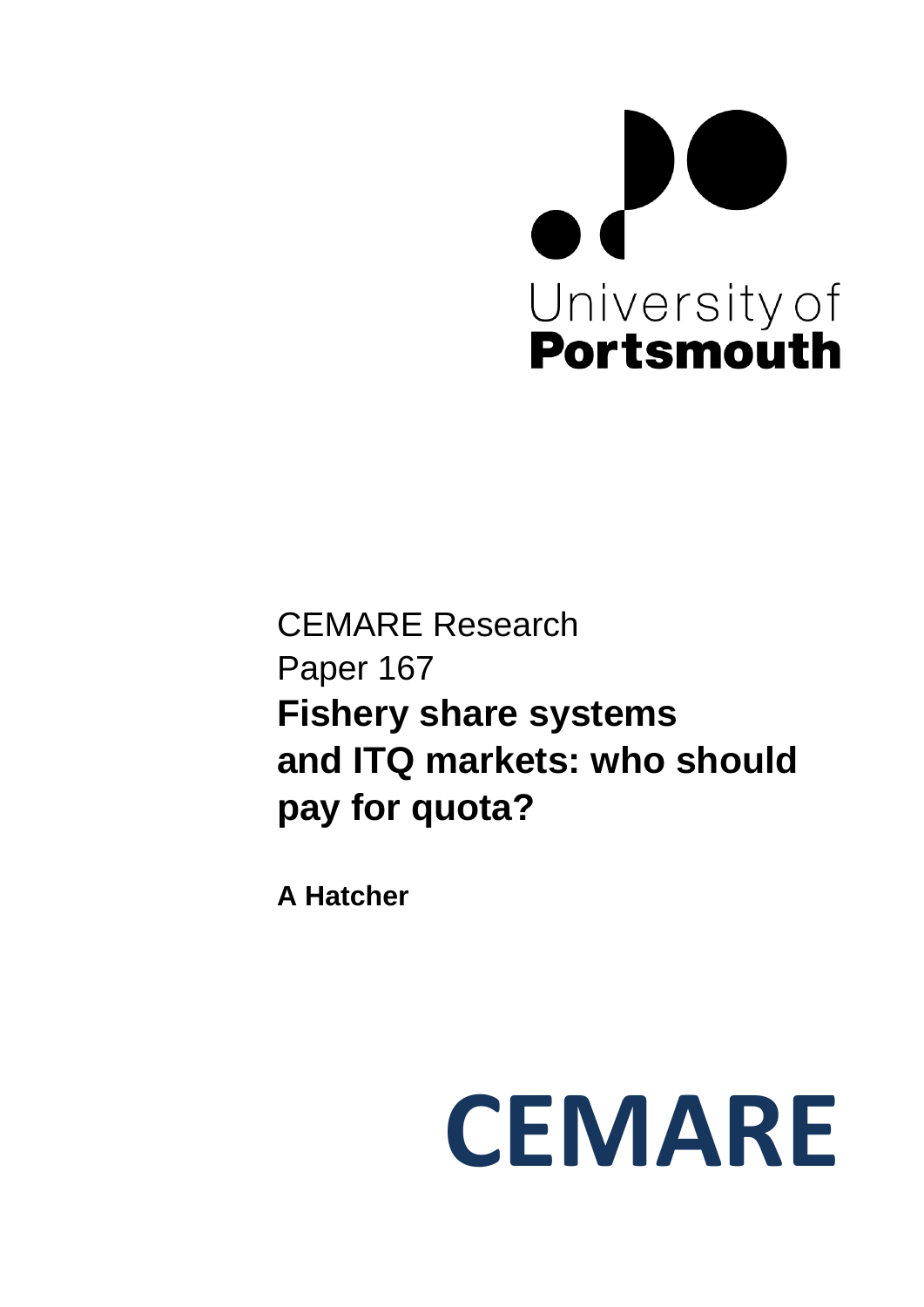University of Portsmouth St. George's Building 141 High Street **Portsmouth** PO1 2HY United Kingdom

First published University of Portsmouth 2010

Copyright © University of Portsmouth 2010

All rights reserved. No part of this paper may be reproduced, stored in a retrievable system or transmitted in any form by any means without written permission from the copyright holder.

For bibliographic purposes this publication may be cited as: Hatcher, A. 2010. **Fishery share systems and ITQ markets: who should pay for quota?**  *CEMARE Res. pap.* no.167

Contact Author:

#### **Aaron Hatcher**

**CEMARE** (Centre for the Economics and Management of Aquatic Resources) University of Portsmouth St. George's Building 141 High Street **Portsmouth** PO1 2HY

E-mail: aaron.hatcher@port.ac.uk

ISSN 0966-792X

Abstracted and Indexed in: *Aquatic Sciences and Fisheries Abstracts*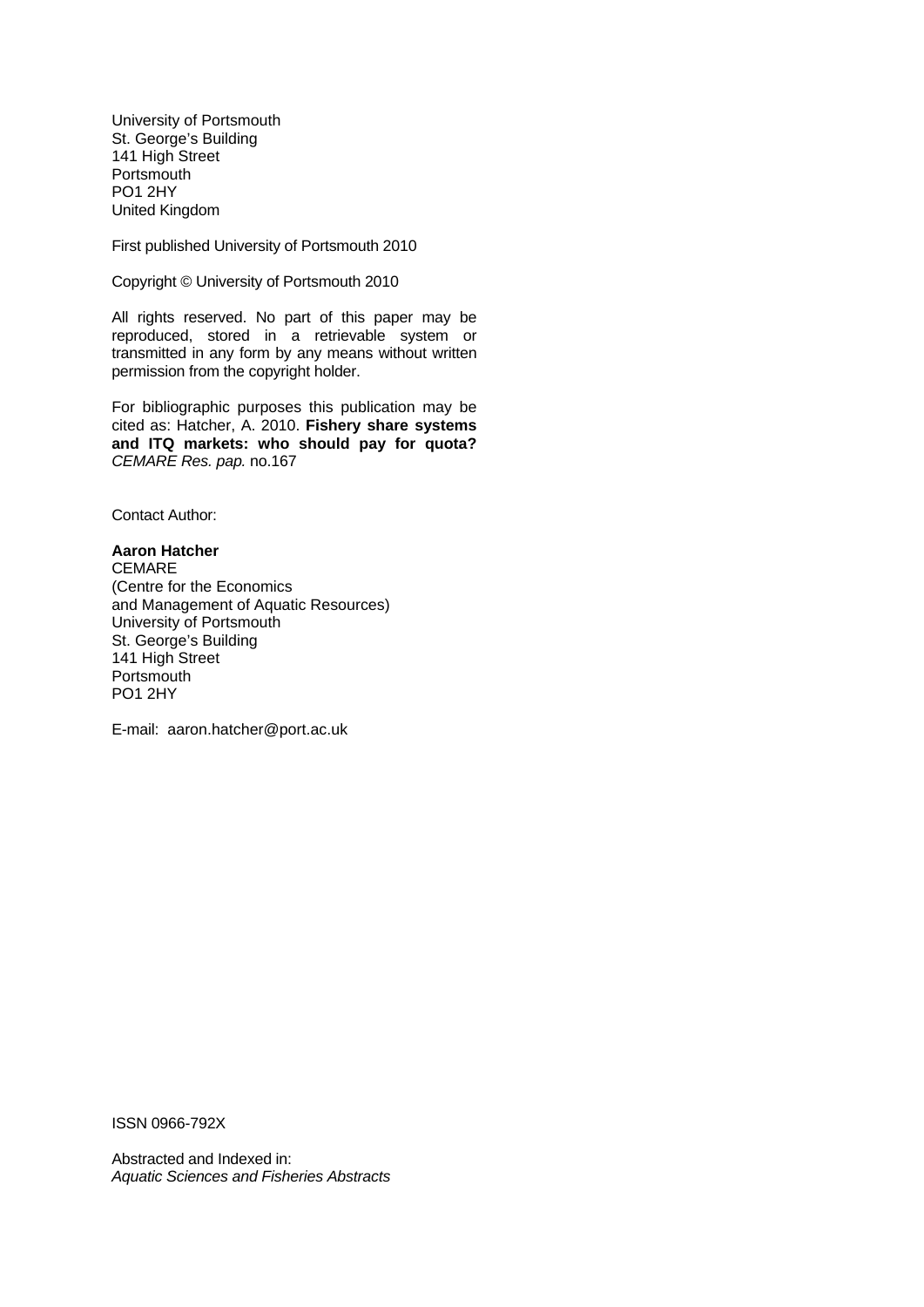# Fishery share systems and ITQ markets: who should pay for quota?

Aaron Hatcher Department of Economics University of Portsmouth Portsmouth,UK

tel +44 23 9284 8510 fax +44 23 9284 8502

aaron.hatcher@port.ac.uk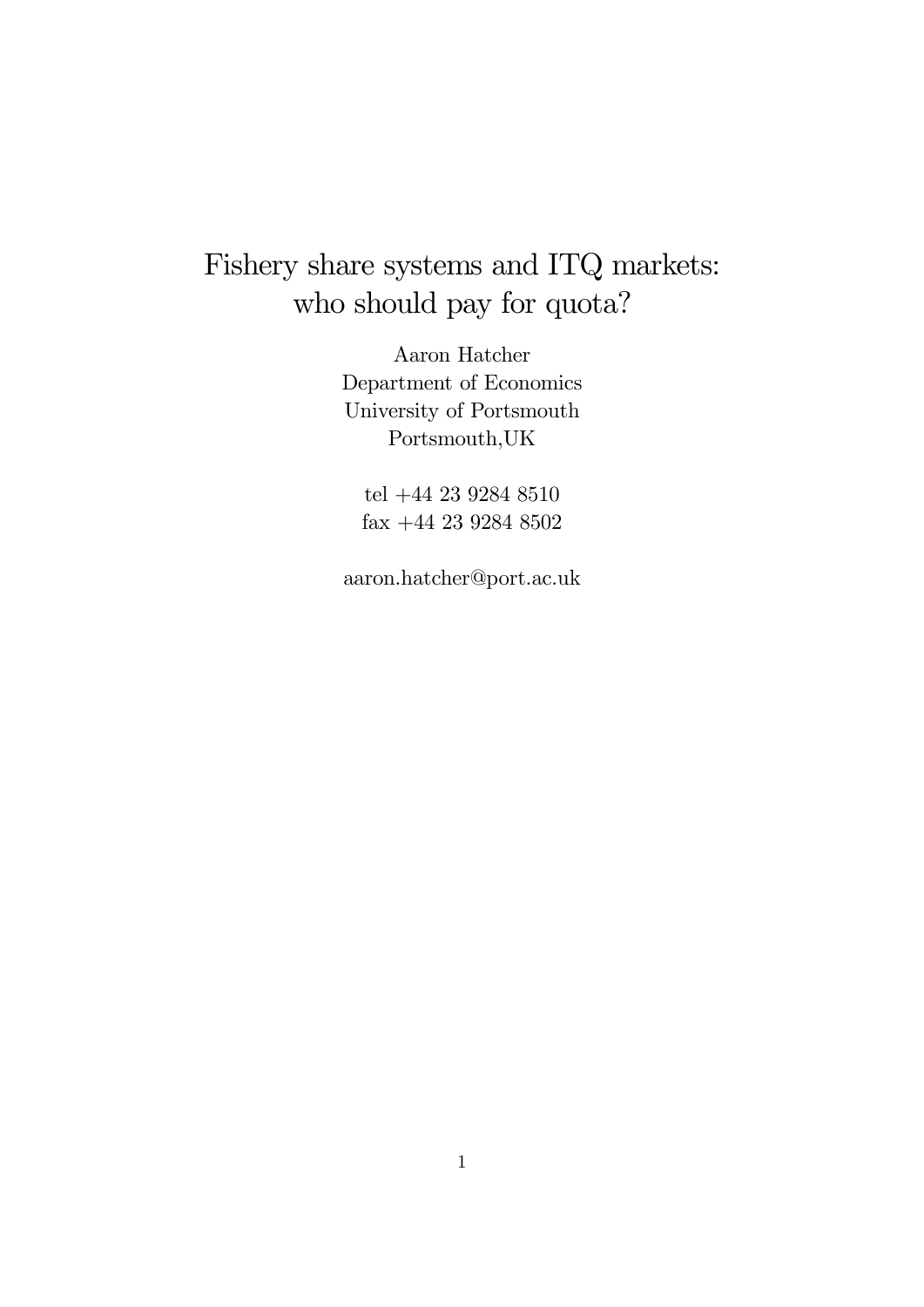#### Fishery share systems and ITQ markets: who should pay for quota?

Abstract Although, in most commercial fisheries, fishing crews are remunerated under a share system, the implications of share systems for ITQ markets have received relatively little attention. In this paper we explore the impact of extending crew shares of vessel operating costs to include the cost of quota. We find that efficiency is maintained as long as any share system is adopted across the entire áeet. Making crews pay a share of quota costs, however, simply inflates the quota price at their expense: at market equilibrium the vessel owner's total profit share is unaffected. We also consider the outcome if only net purchasers of quota involve crews in the cost of quota. Here, all vessel owners benefit, while all crews see a reduction in their earnings. These results are illustrated with a simple numerical example. The implications for resource rent capture policies are briefly considered.

Keywords: fisheries; ITQs; quota markets; share payments; resource rent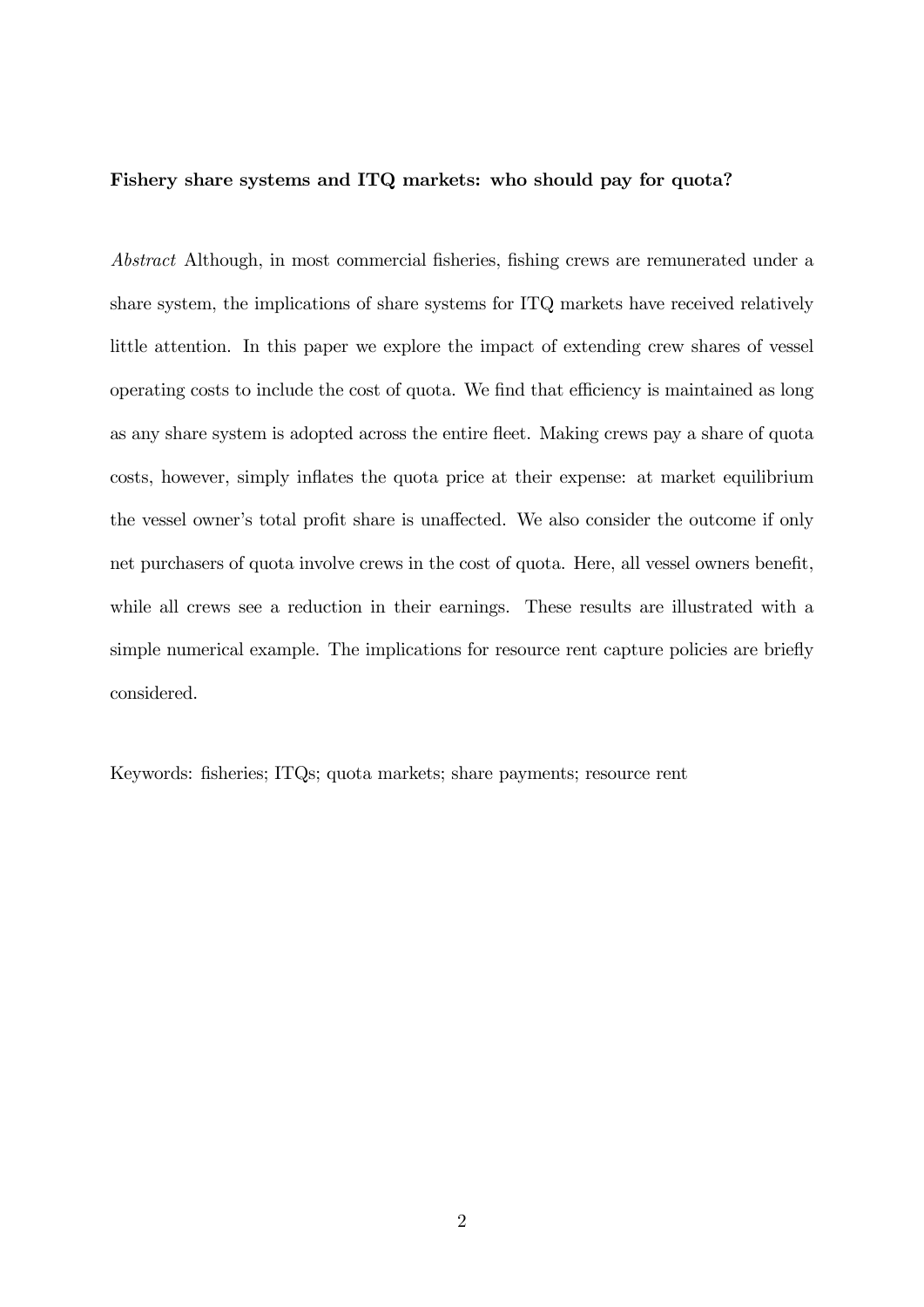# 1. Introduction

In many, if not most, commercial fisheries, fishing crews are rewarded under a share or ìlayî system (e.g., Sutinen, 1979; Anderson, 1982; McConnell and Price, 2006). Despite this, economic models of the Öshery tend either to treat labour costs in a similar way to other variable costs, i.e., as related to harvest or fishing effort, or to assume (implicitly at least) that labour is paid a fixed wage. If instead there is a share system of crew remuneration, and if the owners of fishing vessels make decisions based solely upon *their* shares of the costs and benefits to the firm, this may have significant implications for economic outcomes in the fishery.

A case in point is the use of ITQs (individual transferable quotas) in fisheries management. ITQ systems are now widely employed in commercial fisheries in order to achieve efficient regulation of harvest rates. Whereas, in almost all such fisheries, crews are remunerated using a share system, it is common for quota costs to be borne entirely by the vessel owner, as in Iceland and Australia, for example. Elsewhere, the fact that the costs of quota leasing appear as additional Önancial costs to individual Örms has led to a practice of sharing quota costs between owner and crew, along with other variable operating costs. This is now the norm in the UK, for example, where revenues and operating costs (including the costs of quota leasing) are generally split  $50:50$  between owner and crew.<sup>1</sup> It is not immediately clear, however, what consequences this will have for the economic performance of the fleet and for the earnings of vessel owners and their crews.

<sup>&</sup>lt;sup>1</sup> Although the UK does not have a formal ITQ system as such, the arrangements for devolved quota management allow a significant amount of quota trading to take place in practice, particularly in the in-year (lease) market.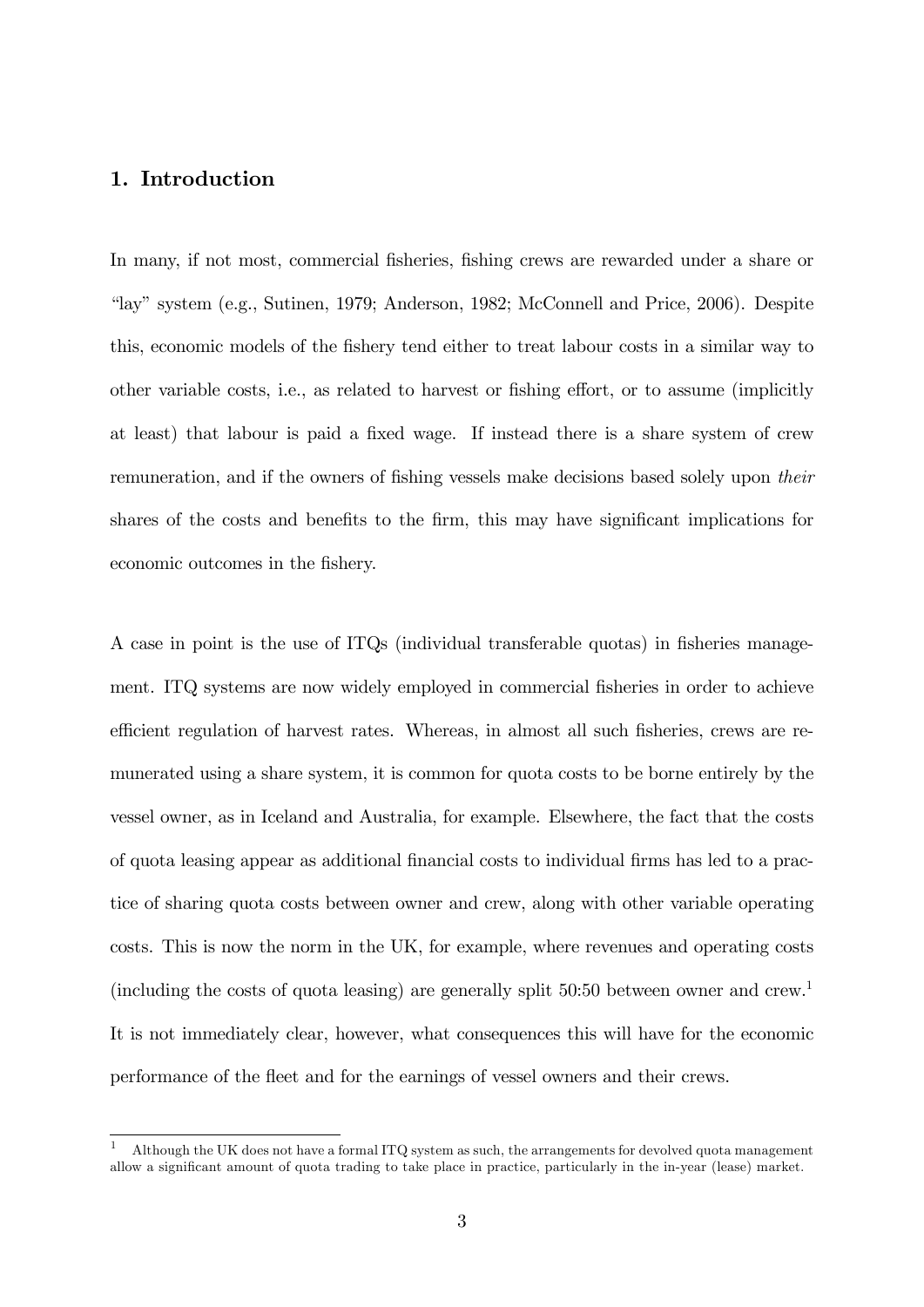The central aim of this paper is to examine the implications of sharing the cost of quota for the generation and distribution of economic profits in an ITQ fishery. Although there is a large theoretical literature on ITQs, few authors have considered the implications of share payments for the properties of ITQ markets. Anderson (1999) examines the long run efficiency of the fleet under an ITQ system when the crew are paid on a share basis, concluding that full long run efficiency can only be achieved if the vessel owner and the crew have equal shares of both quota costs and what we will refer to as "operating" proÖtsî (revenues minus non-labour variable costs). If owners pay all the quota costs, long run efficiency cannot be achieved, it is held, since individual vessels harvest too little and the fleet will be too large as a consequence. Hannesson (2000) finds that the vessel owner's decision to invest in ITQs under a share system is distorted if a share of profits is paid to the crew, and argues that over-investment in physical capital may occur as a result. McConnell and Price (2006) consider the allocative efficiency of ITQs with a share system and show that the quota market will be inefficient if the owner's shares of revenues and non-labour harvesting costs are different. In these analyses, only Anderson (1999) explicitly considers the relationship between the share rate and the price at which quota is traded between vessels, but he does so in the context of a long run industrial equilibrium, with adjustments in both fleet and stock size, and with the same shares pertaining for both quota costs and operating profits throughout.

Our focus in the present paper is rather different. We are interested here in the *relative* share rates for quota costs and operating profits, rather than the share rate *per se*, and the impact these have on economic profits and the quota price, as well as the earnings by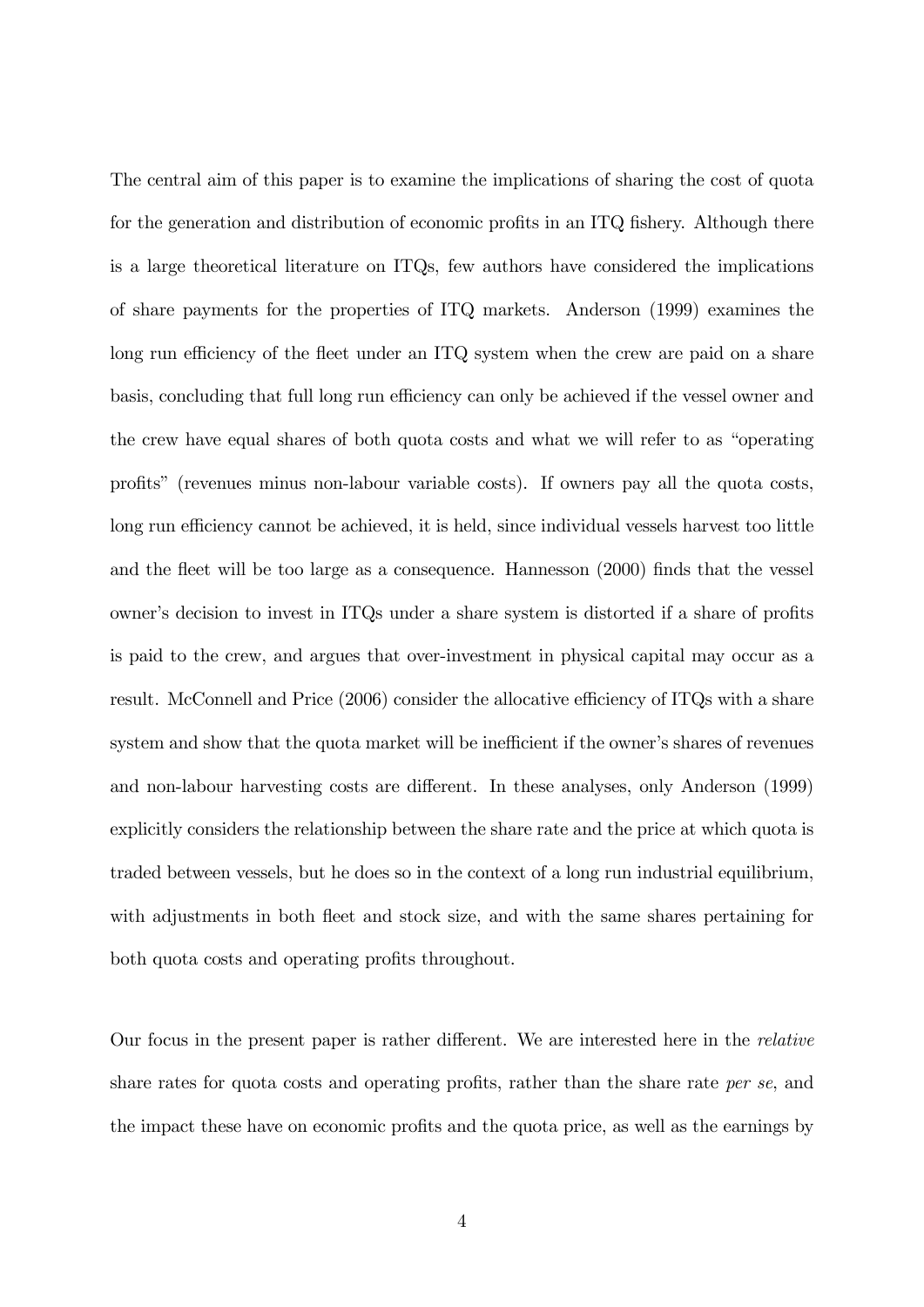owner and crew. We find that the equilibrium quota price is sensitive to the difference between the owner's share of operating profits and his share of quota costs. While this may not be unexpected, what is perhaps less intuitive is that changes in the owner's share of the cost of quota *have no effect* upon his total profit share when shares are the same across the entire fleet. All the impacts of resultant changes in the quota price are felt by the crew, who experience a loss or gain in income as a result. We also examine a situation in which net sellers of quota are reluctant to share quota income with the crew, while net purchasers of quota share their quota costs. Here we find that both categories of vessel owner are better of under a sharing arrangement, whereas both crews see a loss in income.

The paper proceeds as follows. Section 2 sets up a basic model of a fishing firm in an ITQ market with crew shares. The implications of crew shares of quota costs are then explored in the following two sections, firstly assuming that shares are the same for all vessels in the fleet and then assuming that only net purchasers of quota share quota costs. Section 5 provides a numerical illustration of the results, while a final section concludes.

#### 2. A fishing firm model with ITQs and crew shares

For a representative fishing vessel firm in an ITQ fishery, total short run profits as a function of harvest  $q_i$  and quota demand  $Q_i$  are given by

$$
B_i(q_i) - r \left[ Q_i - \bar{Q}_i \right], \tag{1}
$$

where r is the quota rental (lease) price and  $\overline{Q}_i \ge 0$  is the firm's initial quota endowment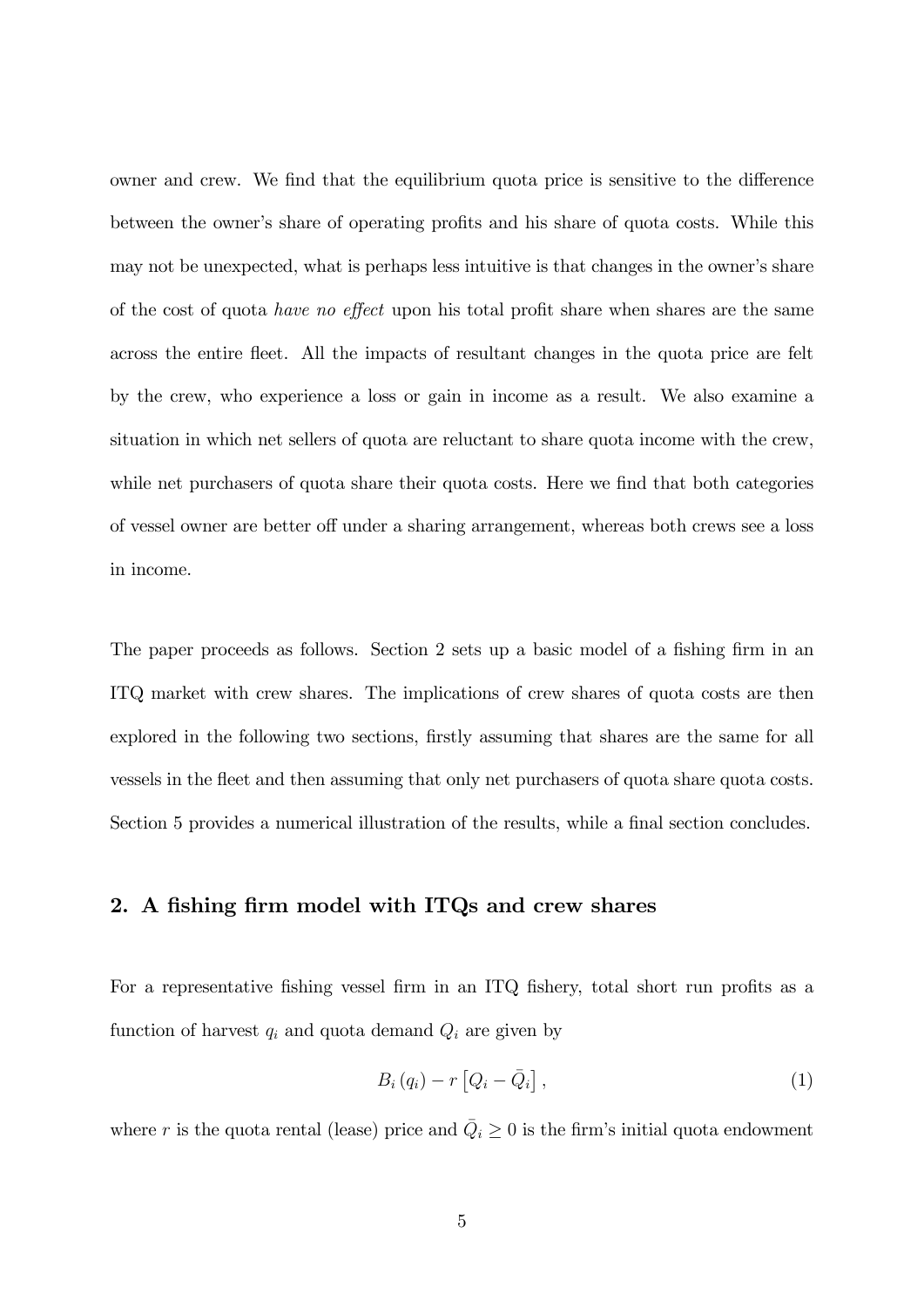(or, equivalently, the quantity of quota held by the Örm as a capital asset). The social benefit (or "operating profits") function  $B_i(q_i)$  is simply defined as

$$
B_i(q_i) \equiv pq_i - c_i(q_i), \qquad (2)
$$

where p is the market price for output and  $c_i(q_i)$  are (non-labour) variable harvesting costs. As is usual, we assume convex costs, so that  $c_i''(q_i) > 0$  and hence  $B_i''(q_i) < 0$ .

Let the vessel owner's shares of operating profits and quota lease costs be given by  $0 <$  $\alpha_i$  < 1 and  $0 \leq \gamma_i \leq 1$  respectively. The crew's shares of operating profits and quota costs are therefore  $0 < [1 - \alpha_i] < 1$  and  $0 \leq [1 - \gamma_i] < 1$ . Assuming quota compliance, the owner's profit maximisation problem is then

$$
\max_{q,Q} \quad \pi_i^o \equiv \alpha_i B_i(q_i) - \gamma_i r \left[ Q_i - \bar{Q}_i \right] \quad \text{s.t.} \quad q_i \ge 0, \ Q_i \ge 0, \ Q_i \ge q_i. \tag{3}
$$

From the first order (Kuhn-Tucker) conditions for a solution to  $(3)$ , it is straightforward to find the owner's optimal decision rule for  $q_i^* = Q_i^* > 0$  as

$$
B_i'(q_i^*) = \frac{\gamma_i}{\alpha_i} r,\tag{4}
$$

where  $B_i'(q_i^*) \equiv p - c_i'(q_i^*)$ . Note that, if  $\gamma_i = \alpha_i$ , this expression is identical to the decision rule for the owner of a firm whose labour costs are parametric.

Clearly, for marginal social benefits (and hence marginal social costs) to be equated across all firms in the fishery, we require either  $\gamma_i = \alpha_i$  for all firms, or, if  $\gamma_i \neq \alpha_i$ , the shares  $\alpha_i$ and  $\gamma_i$  to be the same for each firm. Otherwise, the quota allocation will not be efficient (except by chance). Notice that, where  $\gamma_i \neq \alpha_i$ , efficiency does not depend upon the values of shares  $\alpha_i$  and  $\gamma_i$  per se, only on whether they have the same values for every vessel in the fleet. We return to this in the next section.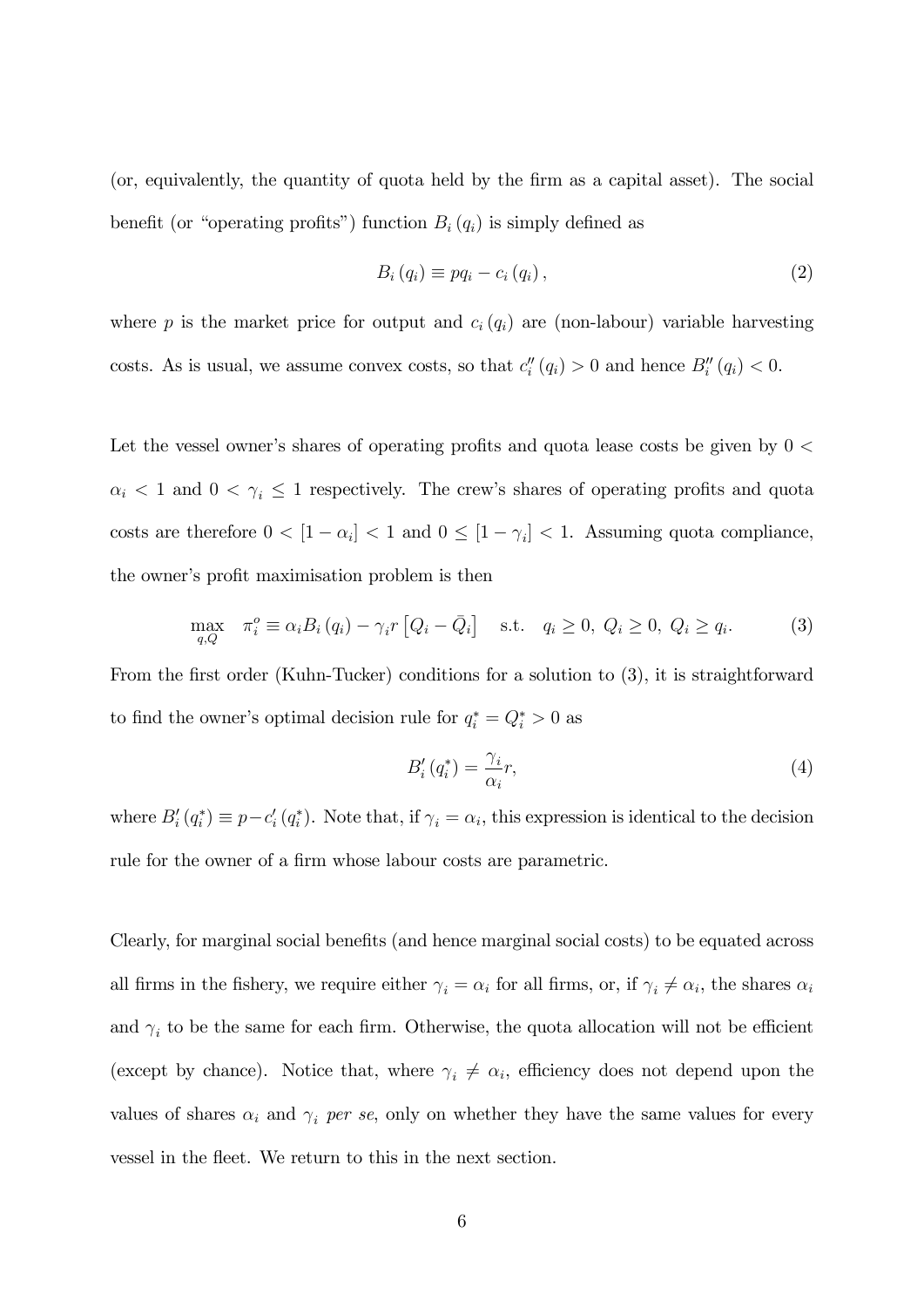In order to examine the quota market implications of different share arrangements, we go on to consider two scenarios: firstly, one in which any change in the owner's quota share relative to his share of operating profits occurs across all vessels simultaneously; secondly, one in which a change in the owner's quota share affects only some vessels in the fleet.

#### 3. Crew shares are the same for all firms

To begin with, we assume that at market equilibrium the shares  $\alpha_i$  and  $\gamma_i$  are the same across all vessels in the fleet. We can therefore treat a single vessel as a model for the entire fleet.<sup>2</sup>

Suppose we have  $\gamma > \alpha$  and hence, from equation (4),  $B'(q^*) > r$ . This implies that the equilibrium quota price is less than the marginal benefit of harvest to the firm. Not surprisingly, if the owner bears a disproportionately large share of the cost of quota, quota is traded at below its marginal value to the firm as a whole. If  $\gamma < \alpha$ , on the other hand, then  $B'(q^*) < r$  and quota is overvalued with respect to its marginal benefit to the firm.

Totally differentiating (4) and rearranging, we can obtain an expression for the slope of the owner's quota demand curve as

$$
\frac{dQ\left(r\right)}{dr} = \frac{dq\left(r\right)}{dr} = \frac{\gamma}{\alpha}B''^{-1}\left(\centerdot\right) < 0,\tag{5}
$$

where  $B''^{-1}$  (.) is the slope of the inverse of  $B'(q)$ .<sup>3</sup> All else equal, the greater is the owner's share  $\gamma$  in the cost of quota, the more (price) elastic is his demand for quota and

<sup>2</sup> Individual subscripts are accordingly dropped for this section.

<sup>&</sup>lt;sup>3</sup> We assume that, for all  $q \geq 0$ , the function  $B'(q)$  has an inverse  $B'^{-1}($ . By the inverse function rule, we then have  $B''^{-1}$  (.)  $\equiv 1/B''(q)$ .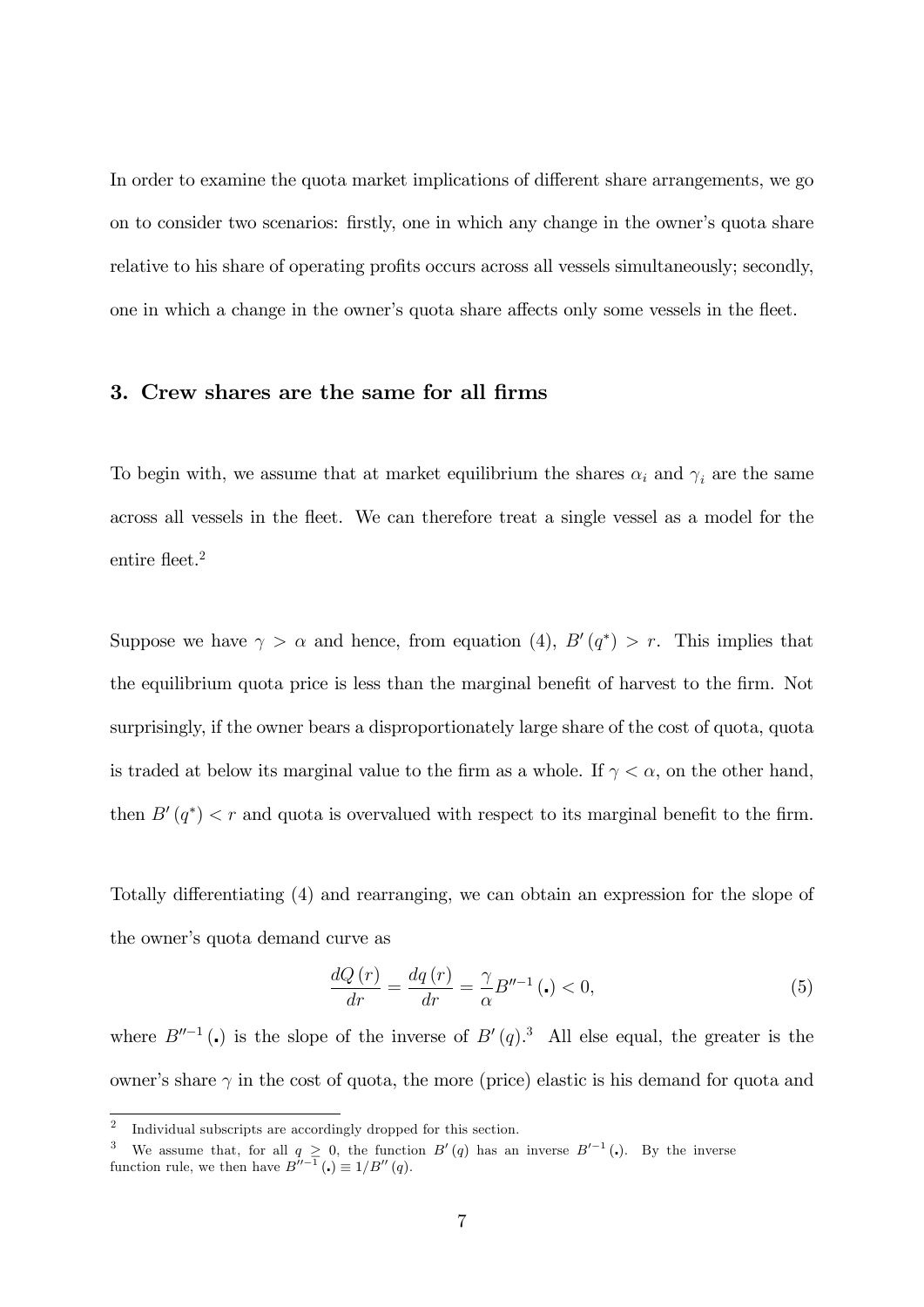hence the lower is his quota demand at any given quota price. As a result, the industry *inverse* quota demand will become less elastic as  $\gamma$  increases and more elastic as  $\gamma$  is reduced, relative to  $\alpha$ . For a given total quota supply (TAC), therefore, the equilibrium quota price is reduced if  $\gamma > \alpha$  and increased if  $\gamma < \alpha$ . Changes in *both*  $\gamma$  and  $\alpha$  which leave the ratio  $\gamma/\alpha$  unaltered, on the other hand, will have no effect upon quota demands and hence the equilibrium quota price.

Notice that  $\gamma \neq \alpha$  in expression (4) implies that total firm profits are not maximised by the vessel owner. From  $(1)$  we would expect total profits for both owner and crew to be maximised where  $B'(q^*)=r$ . If, instead, the firm operates where  $B'(q^*)>r$  for example, it appears to underproduce for the observed quota price. But in this case, as we have seen, the equilibrium quota price will be lower than it would be if all firms set  $B'(q^*) = r$ . All else equal, if the quota market clears then output for the representative firm must be unchanged by a change in  $\gamma$  and hence a change in the quota price r. Therefore, total economic profits will be unaffected by an increase or a decrease in  $\gamma$ : there is simply a concomitant reduction or increase in the value of quota.

In order to examine this further, let  $\tilde{r}$  be the equilibrium quota price when  $\tilde{\gamma} = 1 > \alpha$ . Then from (4) we have

$$
B'(q^*)|_{\gamma > \alpha} = \frac{\tilde{\gamma}}{\alpha} \tilde{r} = \frac{1}{\alpha} \tilde{r}.
$$
 (6)

If we reduce  $\gamma$  from  $\gamma = 1$  to  $\gamma = \alpha$ , holding  $\alpha$  constant, then we will have

$$
B'(q^*)|_{\gamma=\alpha} = \frac{\gamma}{\alpha}r = r.
$$
\n(7)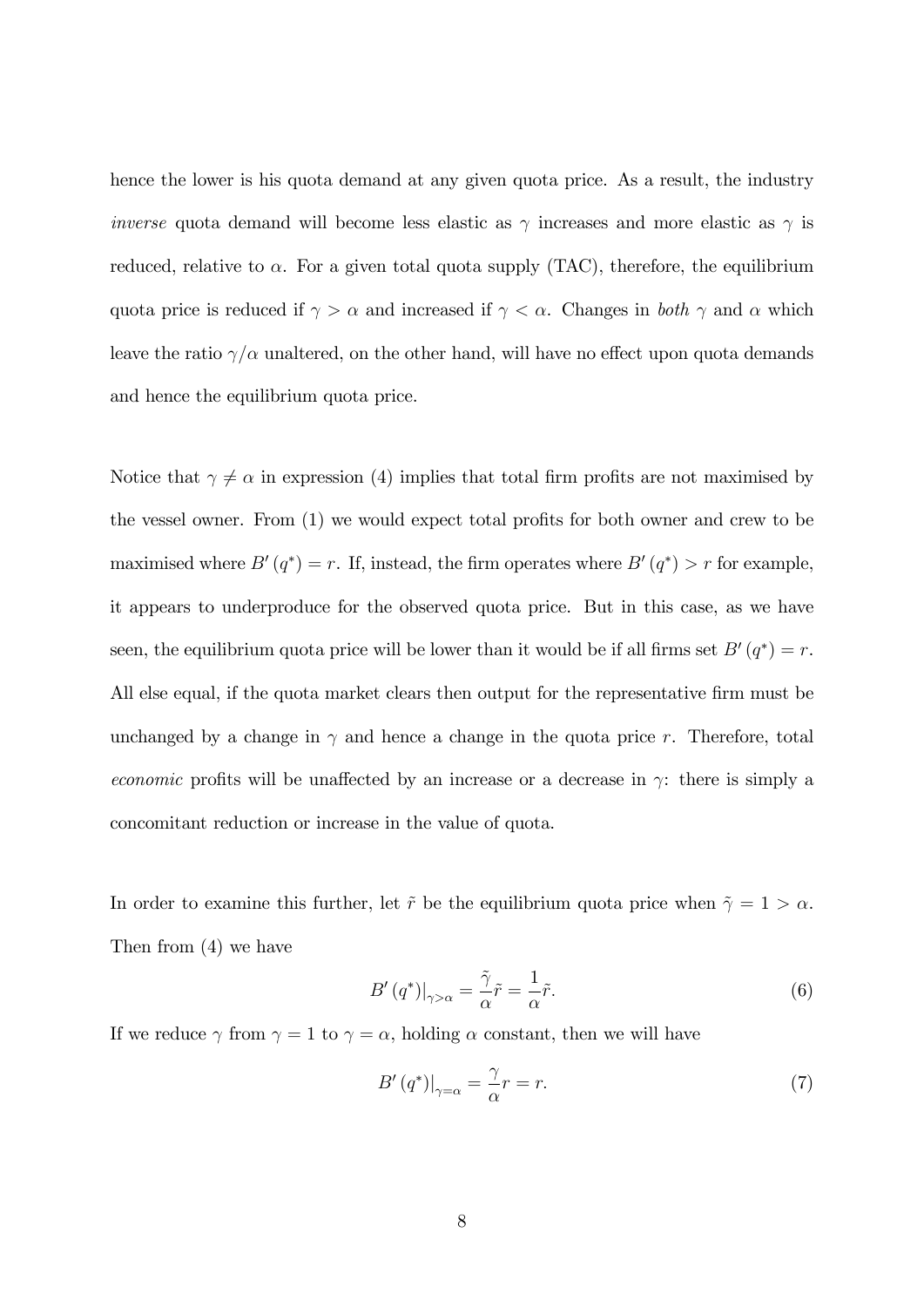If there is no change in the output of the representative firm, then

$$
B'(q^*)|_{\gamma>\alpha} = B'(q^*)|_{\gamma=\alpha} \tag{8}
$$

and therefore

$$
r = \frac{1}{\alpha}\tilde{r},\tag{9}
$$

which implies that  $r > \tilde{r}$ . Assume that the firm is a net purchaser of quota, i.e.,  $Q^* > \bar{Q}$ . When  $\tilde{\gamma} = 1$ , the cost to the owner of a unit of quota is  $\tilde{\gamma}\tilde{r} = \tilde{r}$ . If  $\gamma$  is reduced to  $\gamma = \alpha$ , the owner's unit quota costs are now  $\gamma r$ . But, if  $\alpha$  is unchanged, we can observe that

$$
\gamma r = \gamma \frac{1}{\alpha} \tilde{r} = \tilde{r}.\tag{10}
$$

Hence, if  $q^* = Q^*$  has not changed, the owner's quota costs have not changed! Since there has also been no change in the owner's share of operating profits  $\alpha B (q^*)$ , we can see that making the crew pay a share of the quota costs merely inflates the quota price at their expense: at market equilibrium there is no net gain to the vessel owner.

We get the opposite result if  $\gamma$  is increased from  $\gamma = \alpha < 1$  to  $\gamma = 1$ , again holding  $\alpha$ constant. Now, if the firm is a net purchaser of quota, we will see a reduction in the equilibrium quota price and an increase in crew remuneration: a transfer from the total cost of quota to the total earnings of the crew.

It is relatively straightforward to show that if the firm is a net seller of quota (and we assume that the income from quota leasing is shared pro rata with the crew - see below) then the impacts on crew remuneration from a change in  $\gamma$  are simply reversed. Thus, all else equal, an increase in  $\gamma$  implies a reduction in both total quota income and total crew remuneration, while a reduction in  $\gamma$  implies an increase in total quota income and crew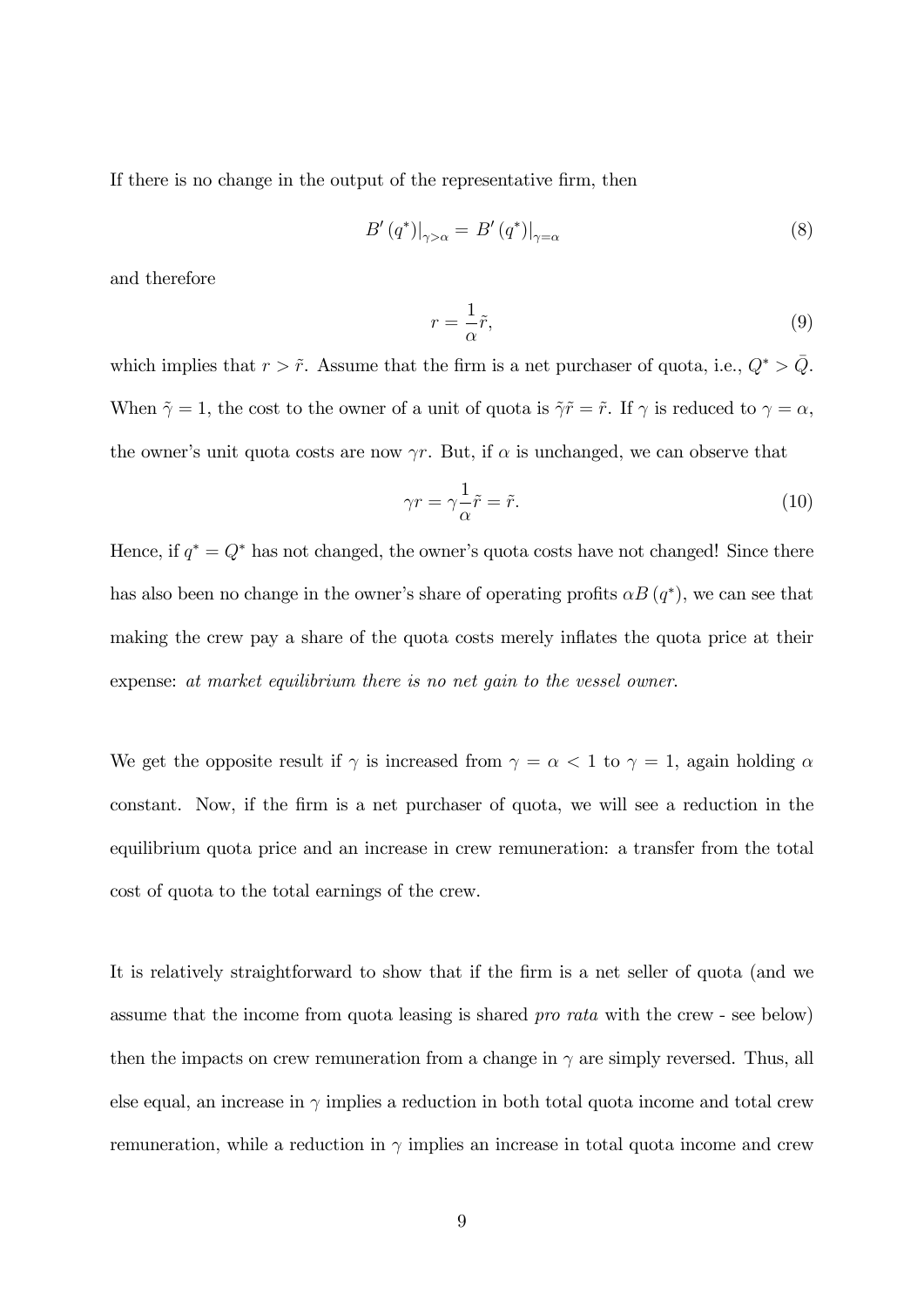remuneration. At market equilibrium, therefore, sharing the income from quota leasing with the crew has no negative impact on the owner's profits.

In each case, although the total value of quota changes with changes in  $\gamma$  relative to  $\alpha$ , the total economic profits in the fishery remain unchanged since, with  $\gamma$  and  $\alpha$  the same across the fleet, the allocation of quota continues to be efficient.

## 4. Crew quota shares differ across vessels

Although sharing the cost of quota with the crew has no impact upon the owner's total share of the profits (operating profits less quota costs, or plus quota income) when all vessel firms behave similarly, there is clearly a temptation for vessel owners who are net sellers of quota to retain a 100% share of quota income. We therefore examine the quota market outcome if only net buyers of quota reduce the owner's quota share  $\gamma_i$ .

Consider a fishery consisting of just two representative (price-taking) vessels. Although we will assume that the vessels are otherwise identical, the quota endowments  $\overline{Q}_i$  are such, we assume, that Vessel 1 leases quota to Vessel 2. Let the initial quota shares be  $\gamma_i = 1 > \alpha_i, i = 1, 2$ , the same for both vessels. To begin with, therefore, both vessels operate where

$$
B_i'(q_i^*) = \frac{1}{\alpha_i}r, \quad i = 1, 2. \tag{11}
$$

Now consider what happens if Vessel 2, a net purchaser of quota, reduces  $\gamma_2$  to  $\gamma_2 = \alpha_2$ 1. The industry equilibrium quota price must increase, since Vessel 2ís quota demand will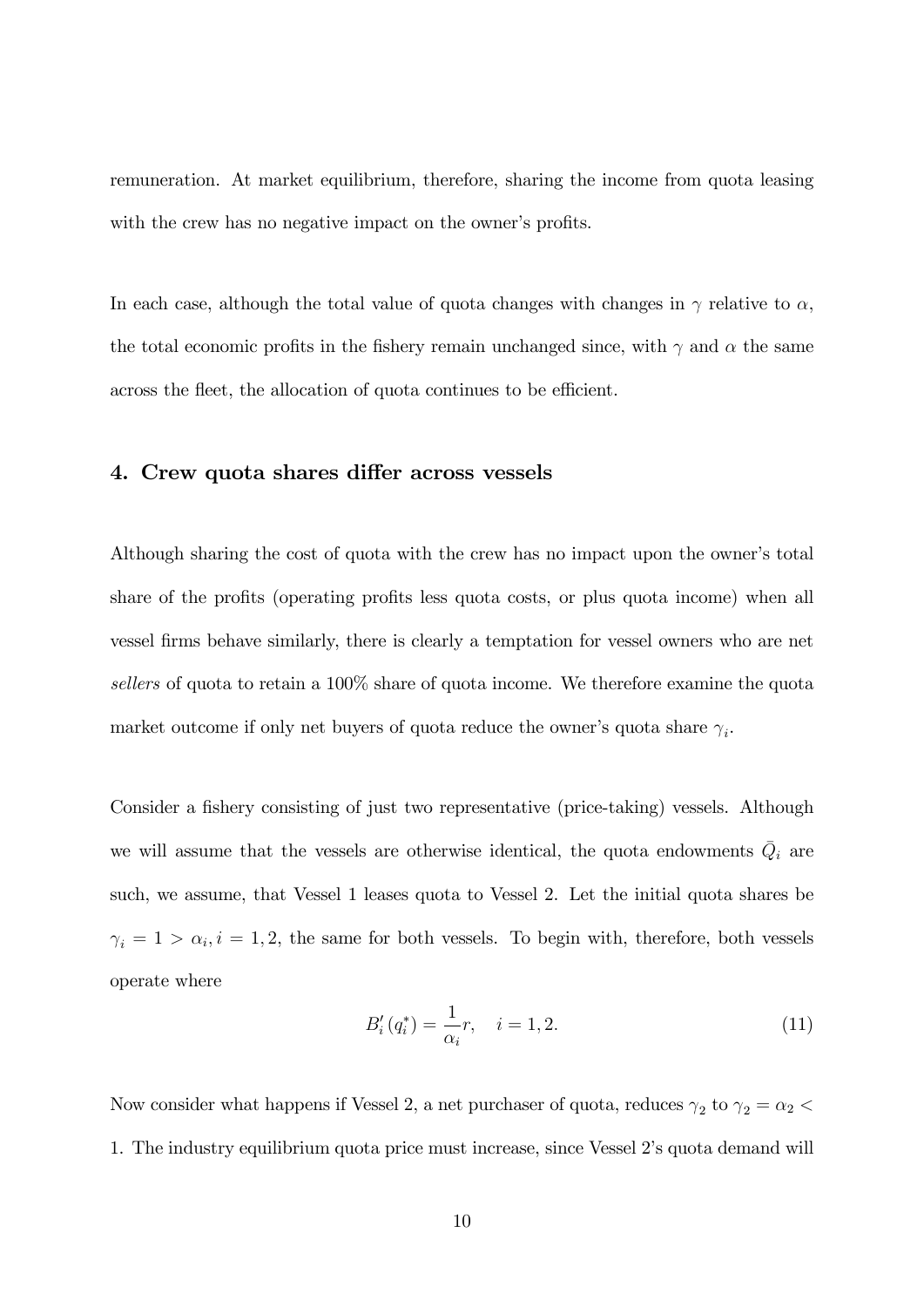become less elastic as a result. Because Vessel 1ís decision rule stays the same as (11), its output is reduced in response to the increased quota price and hence it leases more quota to Vessel 2, which therefore expands its output. Note that Vessel 2 now operates where

$$
B_2'(q_2^*) = \frac{\gamma_2}{\alpha_2} r = r,\tag{12}
$$

and therefore  $B_2'(q_2^*) < B_1'(q_1^*)$ , which, if the vessels are identical, confirms that now  $q_2^* > q_1^*$ . The result is nevertheless robust to asymmetry in the fleet, as the numerical example in Section 5 will demonstrate.

In the new market equilibrium, Vessel 1's owner benefits from increased quota leasing at an increased quota price, although his share of operating profits is reduced as the vesselís output is reduced. Employing the Envelope Theorem, however, we can see from the Lagrangian for (3) that

$$
\frac{d\pi_1^o}{dr} = -\gamma_1 \left[ Q_1^* - \bar{Q}_1 \right] > 0,\t\t(13)
$$

which is unambiguously positive for a net seller of quota. Vessel 1's crew, on the other hand, clearly lose out since they only get a share of operating profits, which are reduced. Vessel 2 increases its output and hence total operating profits, and both the owner's and the crew's shares of operating profits are therefore increased. While total quota costs are increased, these are now split between the owner and the crew. From

$$
\frac{d\pi_2^o}{d\gamma_2} = -r \left[ Q_2^* - \bar{Q}_2 \right] < 0,\tag{14}
$$

however, we can see that, given  $Q_2^* > \bar{Q}_2$ , the owner of Vessel 2 will always derive a net benefit from a reduction in  $\gamma_2$ . Since the total crew remuneration (profit share) for Vessel 2 is given by

$$
\pi_2^c \equiv [1 - \alpha_2] B_2 (q_2^*) - [1 - \gamma_2] r [Q_2^* - \bar{Q}_2], \qquad (15)
$$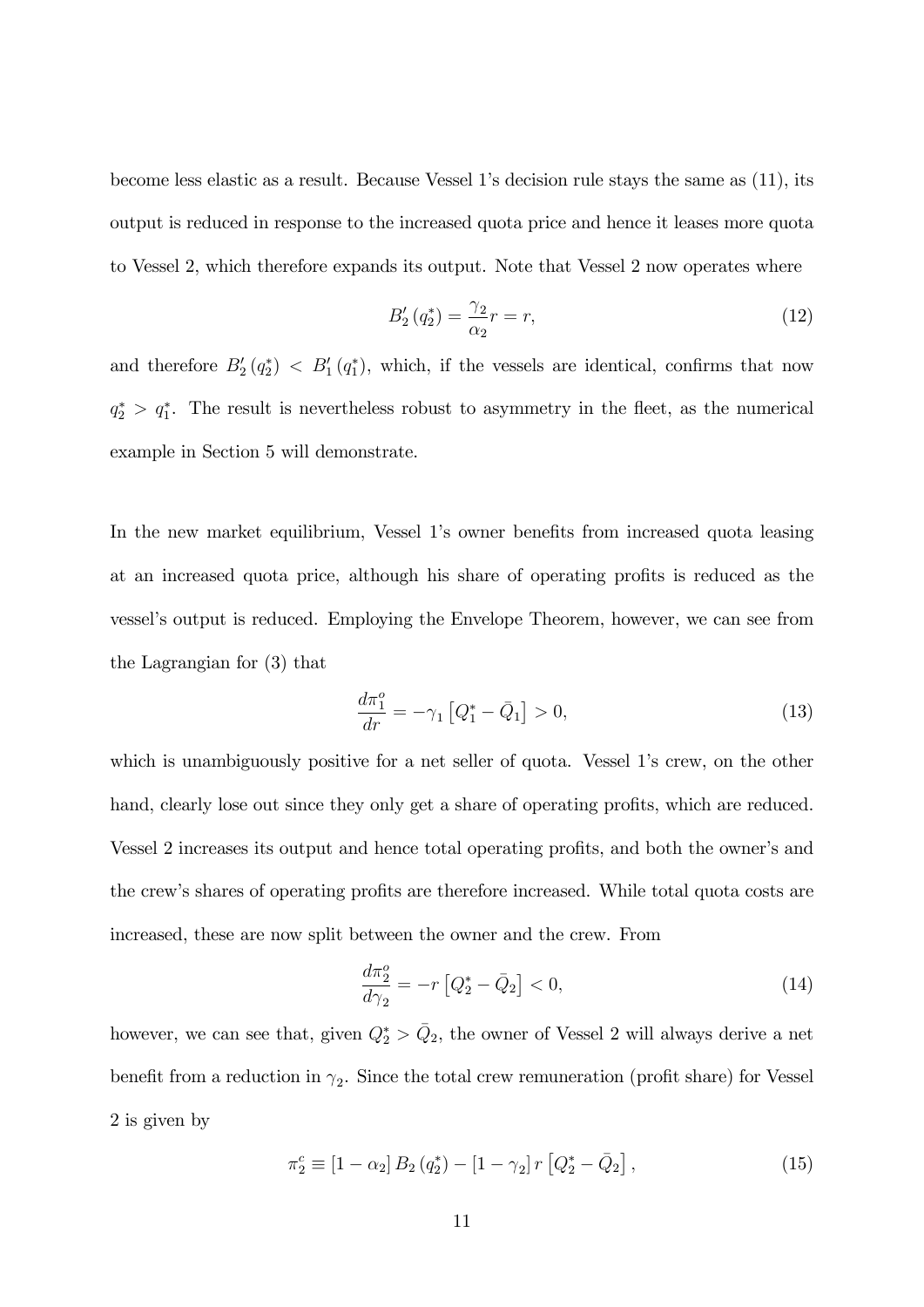we can find

$$
\frac{d\pi_2^c}{d\gamma_2} = [[1 - \alpha_2] B_2' (q_2^*) + \gamma_2 r] \frac{dq_2^*}{d\gamma_2} + r [Q_2^* - \bar{Q}_2], \qquad (16)
$$

which uses  $Q_2^* = q_2^*$ . Given that the vessel owner ensures that  $\alpha_2 B_2'(q_2^*) = \gamma_2 r$ , this reduces to

$$
\frac{d\pi_2^c}{d\gamma_2} = B_2'(q_2^*) \frac{dq_2^*}{d\gamma_2} + r \left[Q_2^* - \bar{Q}_2\right] \gtrless 0. \tag{17}
$$

As the first term on the RHS is negative and the second term is positive, the sign of this expression appears ambiguous. However, since the change in crew income from a marginal change in  $\gamma_2$  is related to the *marginal* change in operating profits but the *total* cost of quota, we can conclude that the second term dominates and hence that the sign of (17) is positive. Thus, a reduction in  $\gamma_2$  leads to a net reduction in crew remuneration for Vessel 2.

Finally, notice that while the total value of quota increases, the total economic profit in the fishery will decrease, since the allocation of quota is now inefficient.

# 5. A numerical example

We illustrate the above using a simple numerical example with just two vessels in the fleet. To give a specific functional form to  $(3)$ , let

$$
\pi_i^o \equiv \alpha_i \left[ pq_i - \frac{1}{2} c_i q_i^2 \right] - \gamma_i r \left[ Q_i - \bar{Q}_i \right], \quad i = 1, 2. \tag{18}
$$

The first order conditions for the vessel owners' optimal choices of  $q_i^* = Q_i^*$  are then

$$
\alpha_i \left[ p - c_i q_i^* \right] = \gamma_i r, \quad i = 1, 2. \tag{19}
$$

Solving for r, and substituting using  $\mathbf{Q} \equiv Q_1^* + Q_2^* = \bar{Q}_1 + \bar{Q}_2$ , we can employ a little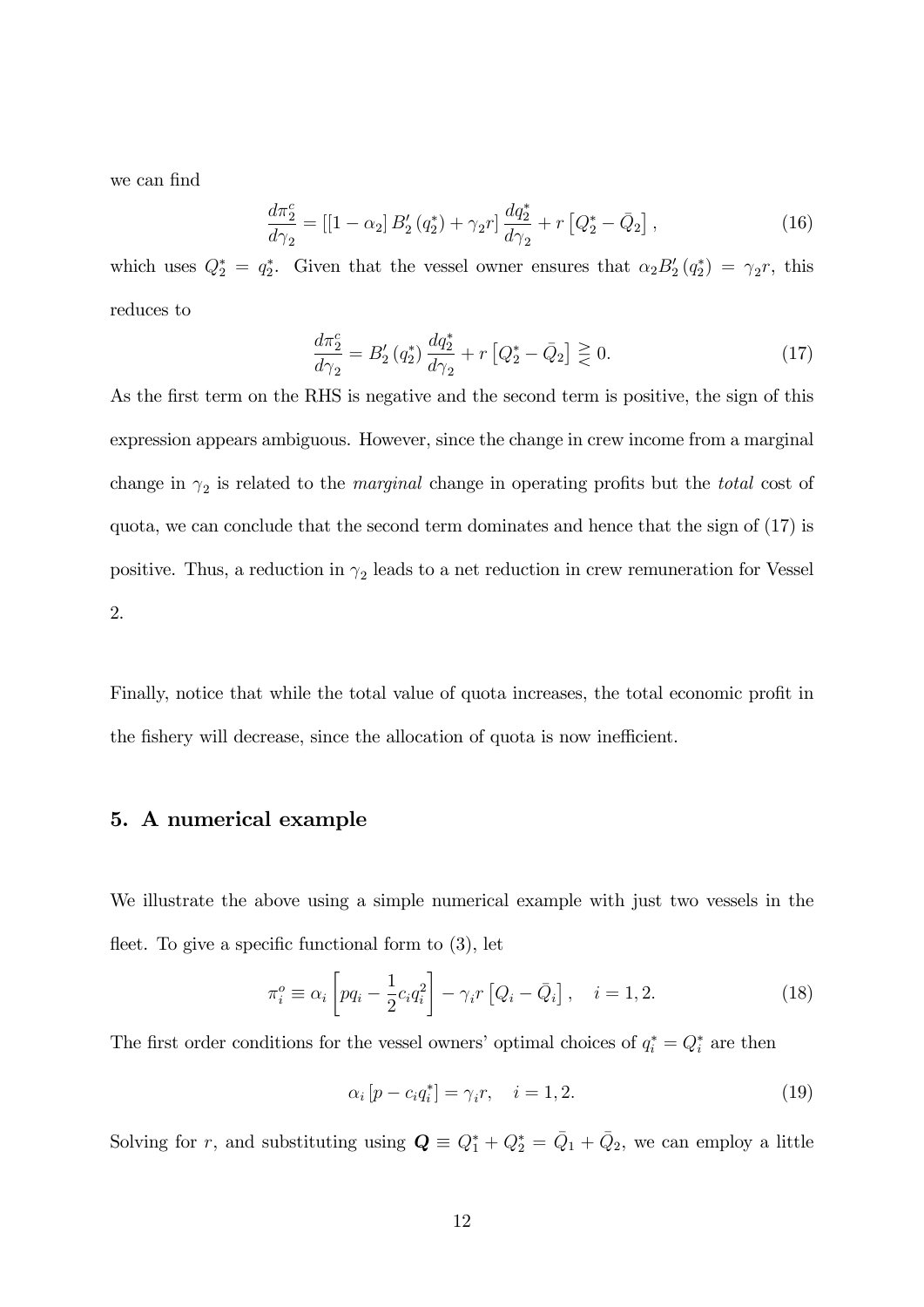manipulation to find

$$
Q_1^* = q_1^* = \frac{p\left[\frac{\alpha_1}{\gamma_1} - \frac{\alpha_2}{\gamma_2}\right] + \frac{\alpha_2}{\gamma_2} c_2 \mathbf{Q}}{\frac{\alpha_1}{\gamma_1} c_1 + \frac{\alpha_2}{\gamma_2} c_2},\tag{20}
$$

together with a similar expression for  $Q_2^*$ , as well as

$$
r = \frac{p\frac{\alpha_1}{\gamma_1} [c_1 + c_2] - \frac{\alpha_1}{\gamma_1} c_1 c_2 \mathbf{Q}}{\frac{\alpha_1}{\gamma_1} \cdot \frac{\gamma_2}{\alpha_2} c_1 + c_2}.
$$
 (21)

Given the parameters p and  $\overline{Q}_i$  as well as the cost coefficients  $c_i$ , we can then calculate the equilibrium quota market outcomes for any combination of the shares  $\alpha_i$  and  $\gamma_i$ .

Let  $p = 10, \bar{Q}_1 = 100$  and  $\bar{Q}_2 = 20$ , with  $c_1 = 0.1$  and  $c_2 = 0.05$ . Notice that we have now relaxed the assumption that the vessels are identical, since here Vessel 2 is clearly more efficient than Vessel 1, although its initial quota endowment is smaller.

Table I shows the quota market outcome when  $\alpha_1 = \alpha_2 = 0.5$  and  $\gamma_1 = \gamma_2 = 1$ . Vessel 1 leases 60 units of quota to Vessel 2 at an equilibrium price of 3. Total economic profits in the fishery are 960, of which 360 is captured in the value of quota. In Table II, we show the results when both  $\gamma_i$  shares are reduced to equal the  $\alpha_i$  shares. Notice that the (efficient) quota allocation is unchanged, as are the total economic profits in the fishery. Now, however, the value of quota is doubled and the impact of this is entirely felt by the crew. The crew of Vessel 1 more than double their income (from 160 to 340) while the crew of Vessel 2 see their total remuneration reduced from 320 to 140.

Table III shows the outcome when only Vessel 2 reduces  $\gamma_2$  to equal  $\alpha_2$ , while Vessel 1 retains  $\gamma_1 = 1$ . Compared to the outcome in Table I, we can see that although the total value of quota is increased, total profits in the fishery are reduced since the quota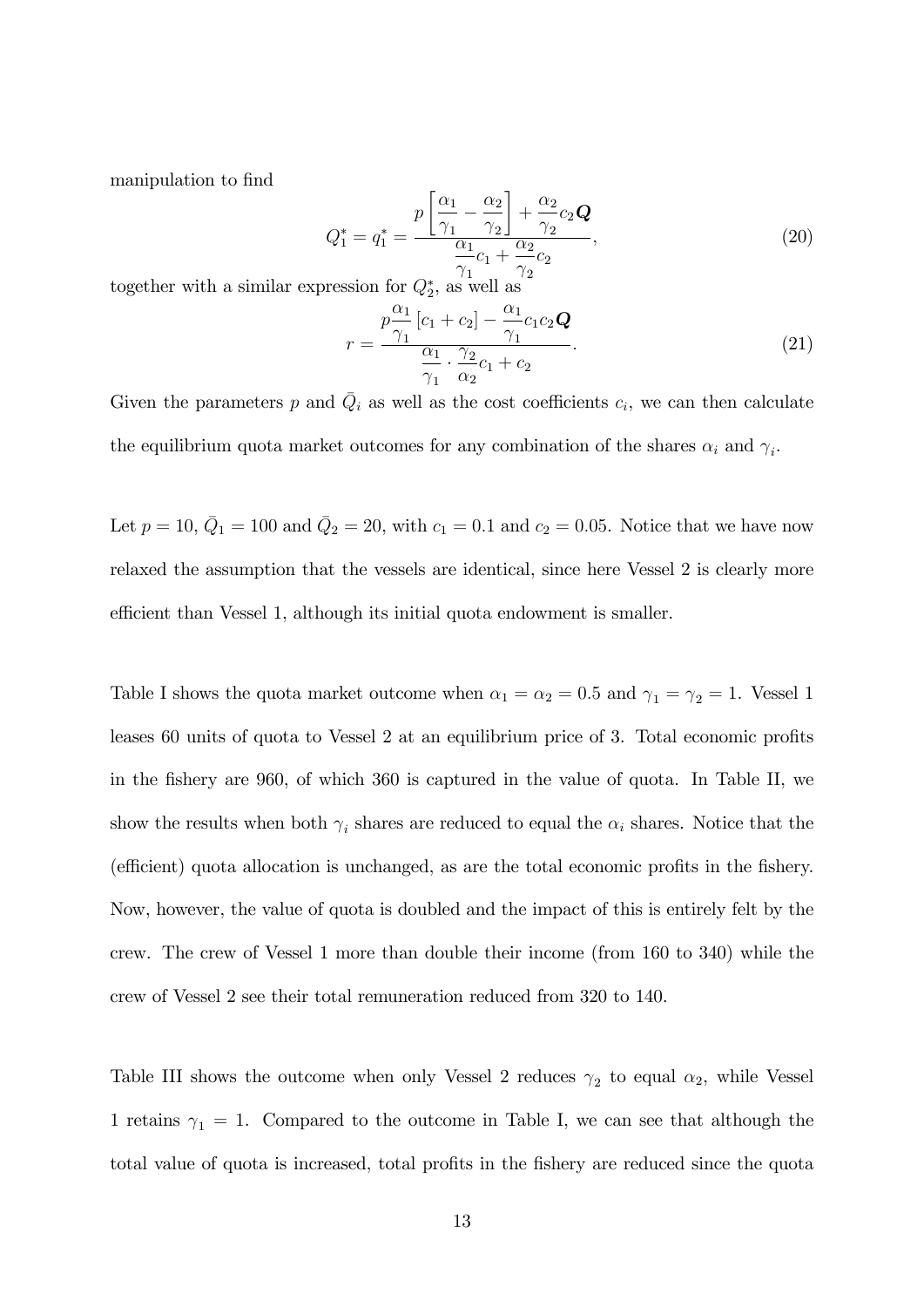allocation is now inefficient. The owner of Vessel 1 gains as a result of the increased leasing of quota to Vessel 2, but Vessel 1ís crew lose out. As predicted, there is also a net gain for the owner of Vessel 2, while the crew of Vessel 2 suffer a net loss in income.

## 6. Conclusion

We have shown that, all else equal, changes in the share of quota costs paid by the vessel owner, when applied across the whole fleet, have an impact upon the equilibrium quota price but do not change the owner's total profit share. The effects of changes in the quota price fall entirely upon the crew, who gain or lose a share of profits as a result. We have also seen that the efficiency of quota allocation is maintained as long as the owners' shares of quota costs and operating profits are consistent across the fleet: there is no requirement for these shares to be equal.

Given this, if the fixed (capital) costs of the vessel are covered by the owner's share of the total profits, as is usually the case, there appear to be no implications for long run efficiency if there are changes across the fleet in the owners' share of quota costs. A positive crew reservation wage on the other hand, which represents a quasi-Öxed cost to be covered by the crew share of operating profits, may impose an upper limit on the percentage of quota costs which can be borne by the crew.

If only some vessel owners share quota costs with the crew (and we assumed that net sellers of quota might be reluctant to do so) we saw that quota allocation would no longer be efficient and that total economic profits in the fishery would be reduced as a result.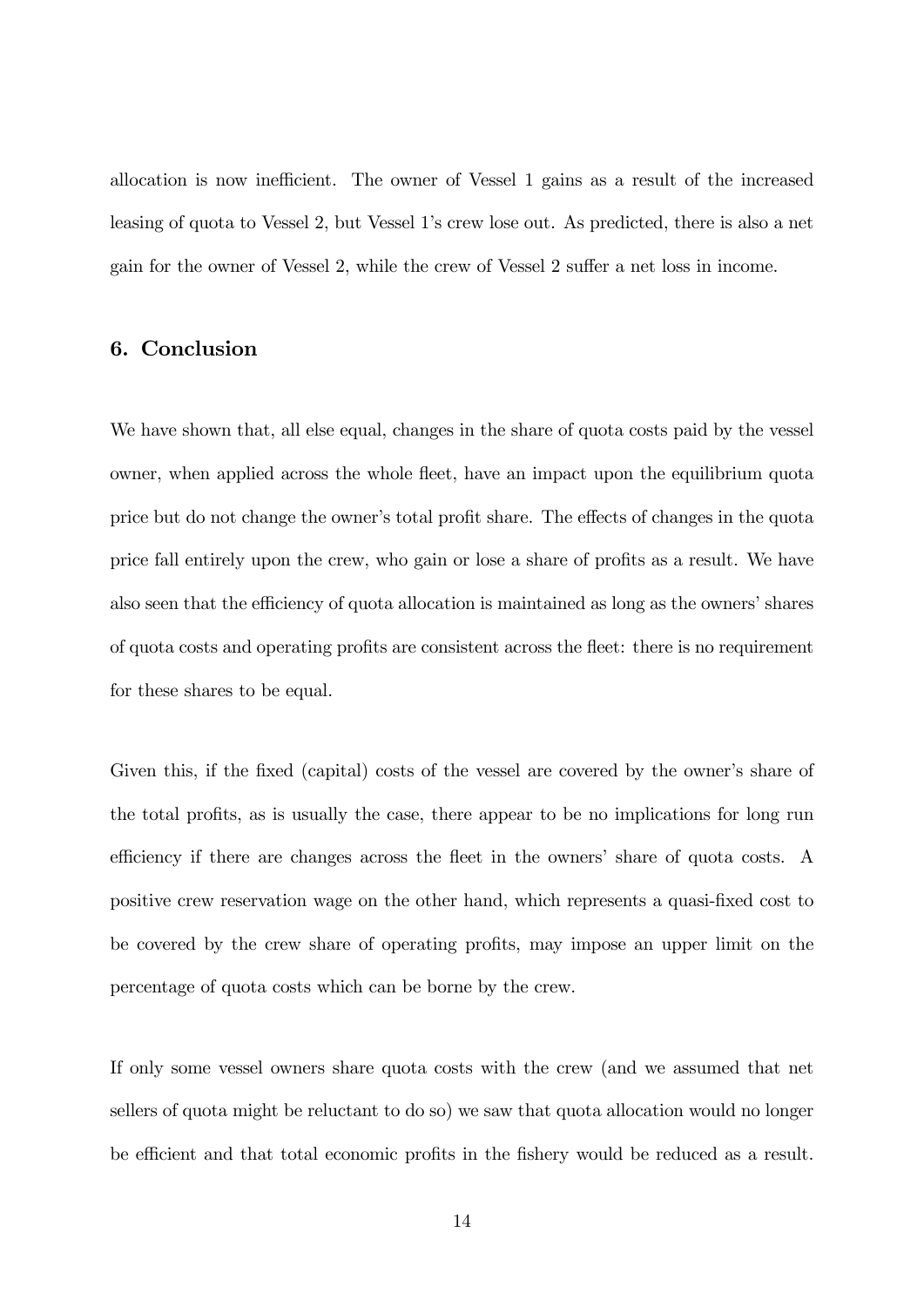Nevertheless, the equilibrium quota price would still increase, and all vessel owners would benefit at the expense of their crews.

Although there seems to be a widespread reluctance on behalf of the governments of fishing nations to attempt to extract resource rents from the industry, a share system which effectively increases the proportion of economic profits which are reflected in the value of quota has interesting implications for rent capture policies (see, for example, Grafton, 1992; 1995). At the very least, the generation of resource rents in the fishery is more accurately measured than in a share fishery where crew do not share in the cost of quota, since a part of the resource rent paid to the crew is now transferred to the value of quota. In consequence, a tax on quota value has the potential to capture a greater proportion of resource rents.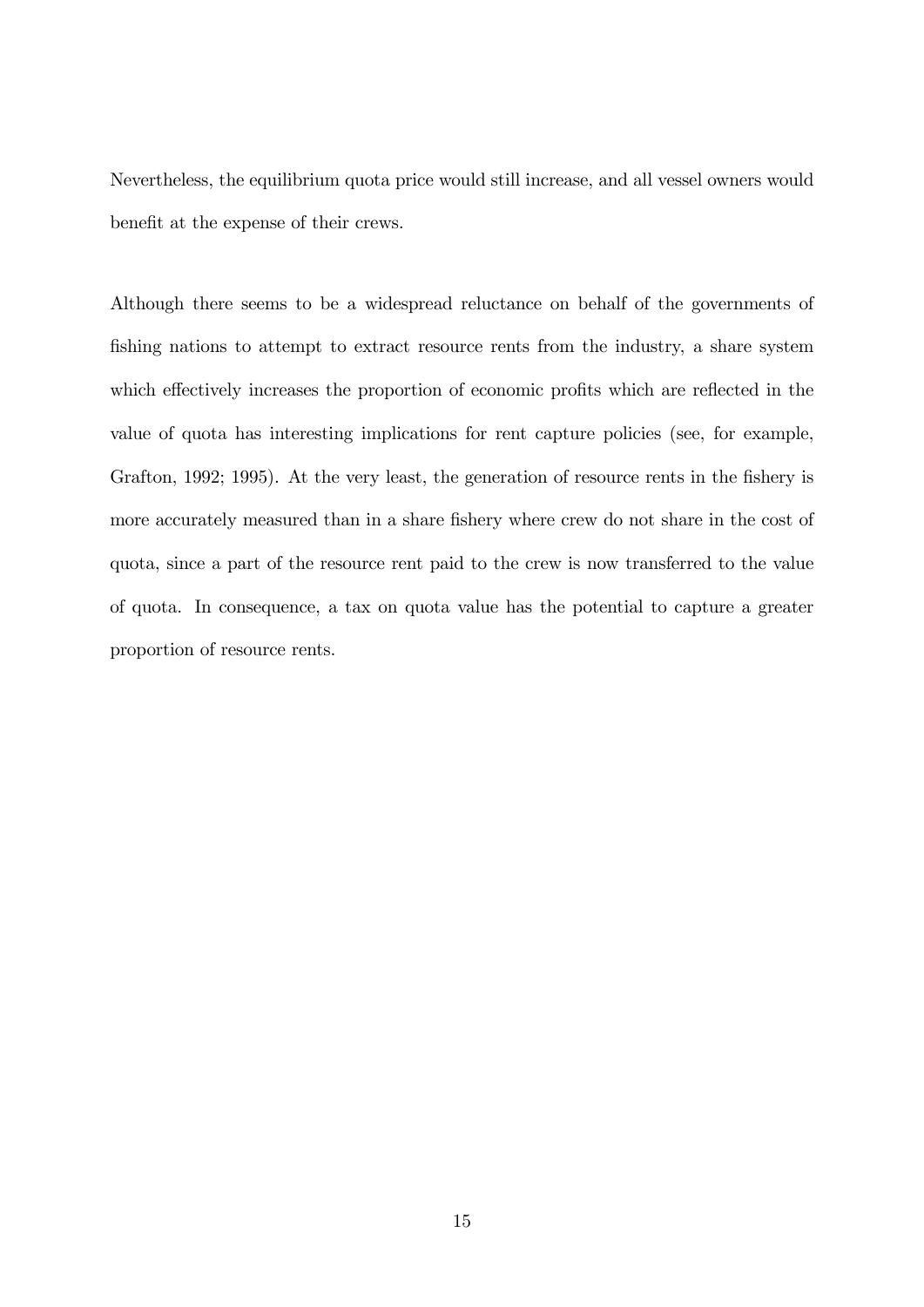# References

Anderson, L. G., 1982. The share system in open access and optimally regulated fisheries. Land Economics, 58: 435-449.

Anderson, L. G., 1999. ITQs in share system fisheries: implications for efficiency, distribution and tax policy. In: R. Arnason and H. H. Gissurarson, eds., Individual Transferable Quotas in Theory and Practice. Reykjavik: University of Iceland Press, p.169-184.

Grafton, R. Q., 1992. Rent capture in an individual transferable quota fishery. Canadian Journal of Fisheries and Aquatic Sciences, 49: 497-503.

Grafton, R. Q., 1995. Rent capture in a rights-based fishery. *Journal of Environmental* Economics and Management, 28: 48-67.

Hannesson, R., 2000. A note on ITQs and optimal investment. Journal of Environmental Economics and Management, 40: 181-188.

McConnell, K. E., and M. Price, 2006. The lay system in commercial fisheries: origin and implications. Journal of Environmental Economics and Management, 51: 295-307.

Sutinen, J. G., 1979. Fishermens' remuneration systems and implications for fisheries development. Scottish Journal of Political Economy, 26: 146-162.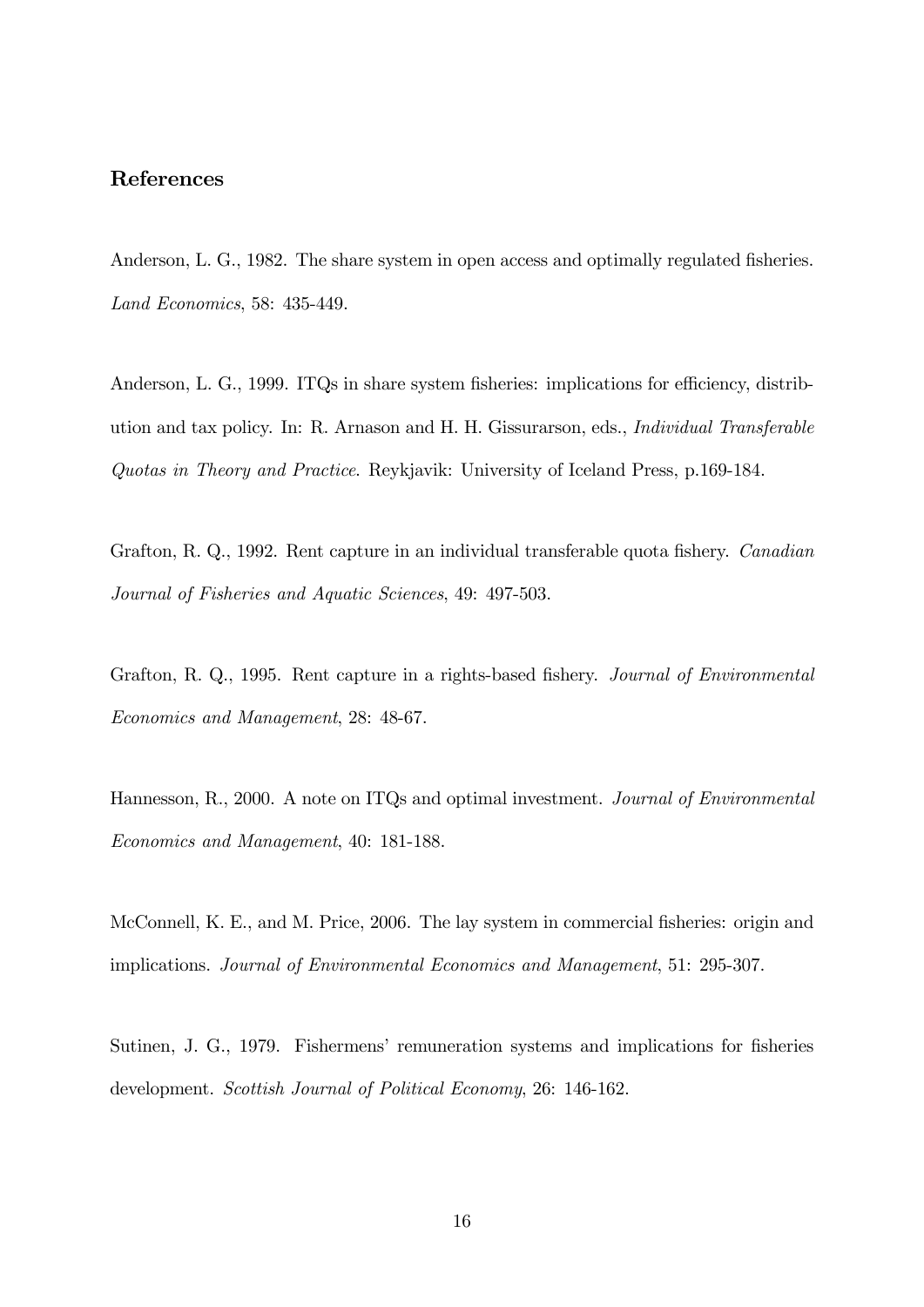|                                         |       | Vessel 1 |                  |                                                                                               | Vessel 2    |                   |
|-----------------------------------------|-------|----------|------------------|-----------------------------------------------------------------------------------------------|-------------|-------------------|
|                                         |       |          |                  | $\alpha_1 = 0.5$ $\gamma_1 = 1.0$ $Q_1^* = 40$ $\alpha_2 = 0.5$ $\gamma_2 = 1.0$ $Q_2^* = 80$ |             |                   |
|                                         | Total | Owner    | $C_{\text{rew}}$ | Total                                                                                         | Owner       | Crew              |
| $B(q_i^*)$                              | 320   | 160      | 160              | 640                                                                                           | 320         | 320               |
| $-r\left[Q_i^* - \bar{Q}_i\right]$      | 180   | 180      | $\overline{0}$   |                                                                                               | $-180 -180$ | $\hspace{0.6cm}0$ |
| $B(q_i^*) - r [Q_i^* - \bar{Q}_i]$      | 500   | 340      | 160              | 460                                                                                           | 140         | 320               |
| $\sum_{i=1}^{2} B(q_i^*) = 960$ $r = 3$ |       |          |                  |                                                                                               |             |                   |

Table I.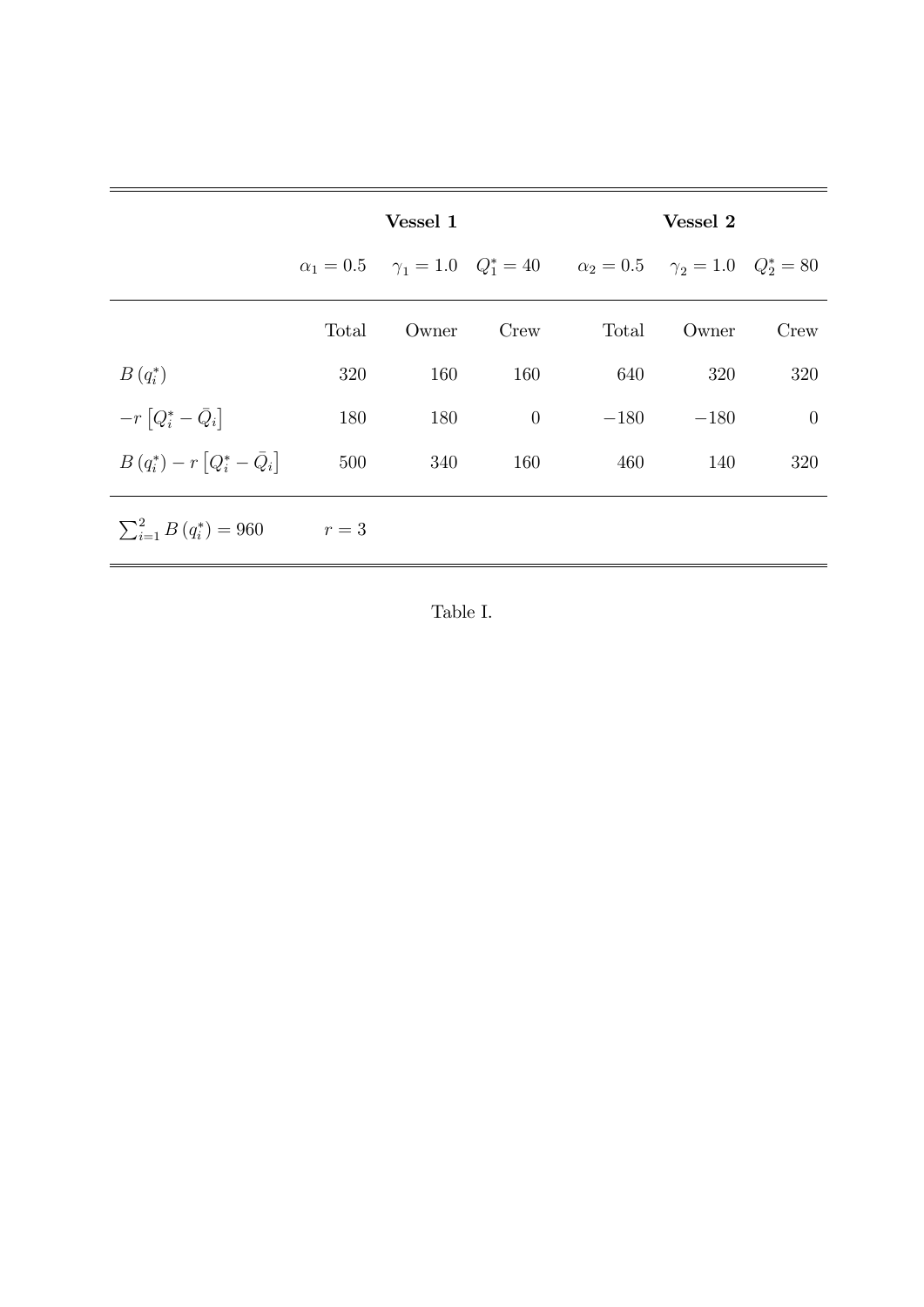|                                    | Vessel 1 |       |      | Vessel 2                                                                                      |             |        |  |
|------------------------------------|----------|-------|------|-----------------------------------------------------------------------------------------------|-------------|--------|--|
|                                    |          |       |      | $\alpha_1 = 0.5$ $\gamma_1 = 0.5$ $Q_1^* = 40$ $\alpha_2 = 0.5$ $\gamma_2 = 0.5$ $Q_2^* = 80$ |             |        |  |
|                                    | Total    | Owner | Crew | Total                                                                                         | Owner       | Crew   |  |
| $B(q_i^*)$                         | 320      | 160   | 160  | 640                                                                                           | 320         | 320    |  |
| $-r\left[Q_i^* - \bar{Q}_i\right]$ | 360      | 180   | 180  |                                                                                               | $-360 -180$ | $-180$ |  |
| $B(q_i^*) - r [Q_i^* - \bar{Q}_i]$ | 680      | 340   | 340  | 280                                                                                           | 140         | 140    |  |
| $\sum_{i=1}^{2} B(q_i^*) = 960$    | $r = 6$  |       |      |                                                                                               |             |        |  |

Table II.